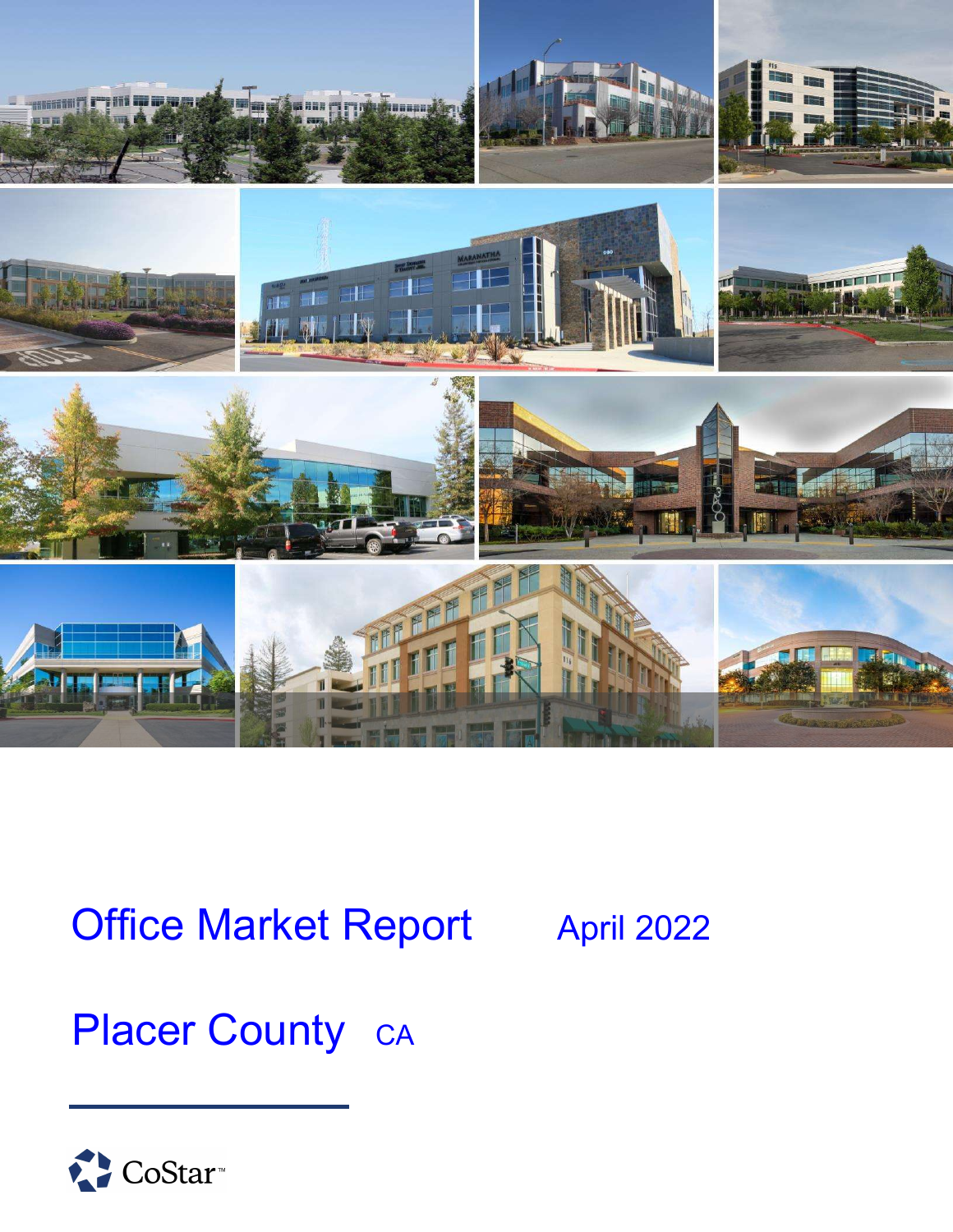INVENTORY SF 15.6M  $-0.4\%$ Prior Period 15.7M



12 MO NET ABSORPTION SF (41.9K) Prior Period (690K)





MARKET SALE PRICE/SF \$238 +2.3% Prior Period \$233



## **Key Metrics**

| <b>Availability</b>        |                      | <b>Inventory</b>                 |                   |
|----------------------------|----------------------|----------------------------------|-------------------|
| Vacant SF                  | $1.7M \star$         | <b>Existing Buildings</b>        | $1,088 +$         |
| Sublet SF                  | 451K A               | <b>Under Construction Avg SF</b> | 5.3K              |
| <b>Availability Rate</b>   | $14.9\%$ $\star$     | 12 Mo Demolished SF              | 65.8K $\sqrt{ }$  |
| Available SF               | $2.3M \star$         | 12 Mo Occupancy % at Delivery    | $0\%$ $\bullet$   |
| Available Asking Rent/SF   | $$24.23$ $\triangle$ | 12 Mo Construction Starts SF     | 32.1K A           |
| Occupancy Rate             | 89.2% $\triangle$    | 12 Mo Delivered SF               | $7.7K$ $\sqrt{ }$ |
| <b>Percent Leased Rate</b> | $91.2\%$ $\uparrow$  | 12 Mo Avg Delivered SF           | 4.4K              |

| <b>Sales Past Year</b>            |                      | <b>Demand</b>                   |                     |
|-----------------------------------|----------------------|---------------------------------|---------------------|
| Asking Price Per SF               | $$249$ $\triangle$   | 12 Mo Net Absorp % of Inventory | $-0.3\%$ $\uparrow$ |
| Sale to Asking Price Differential | $-5.7\%$ $\star$     | 12 Mo Leased SF                 | 730K 4              |
| Sales Volume                      | $$128M$ $\downarrow$ | Months on Market                | 12.9 <sub>4</sub>   |
| <b>Properties Sold</b>            | 148 4                | Months to Lease                 | $3.8\sqrt{ }$       |
| Months to Sale                    | 20.14                | Months Vacant                   | $4.6\sqrt{ }$       |
| For Sale Listings                 | 59 <sub>v</sub>      | 24 Mo Lease Renewal Rate        | 55.6%               |
| <b>Total For Sale SF</b>          | 570K +               | Population Growth 5 Yrs         | 6.1%                |



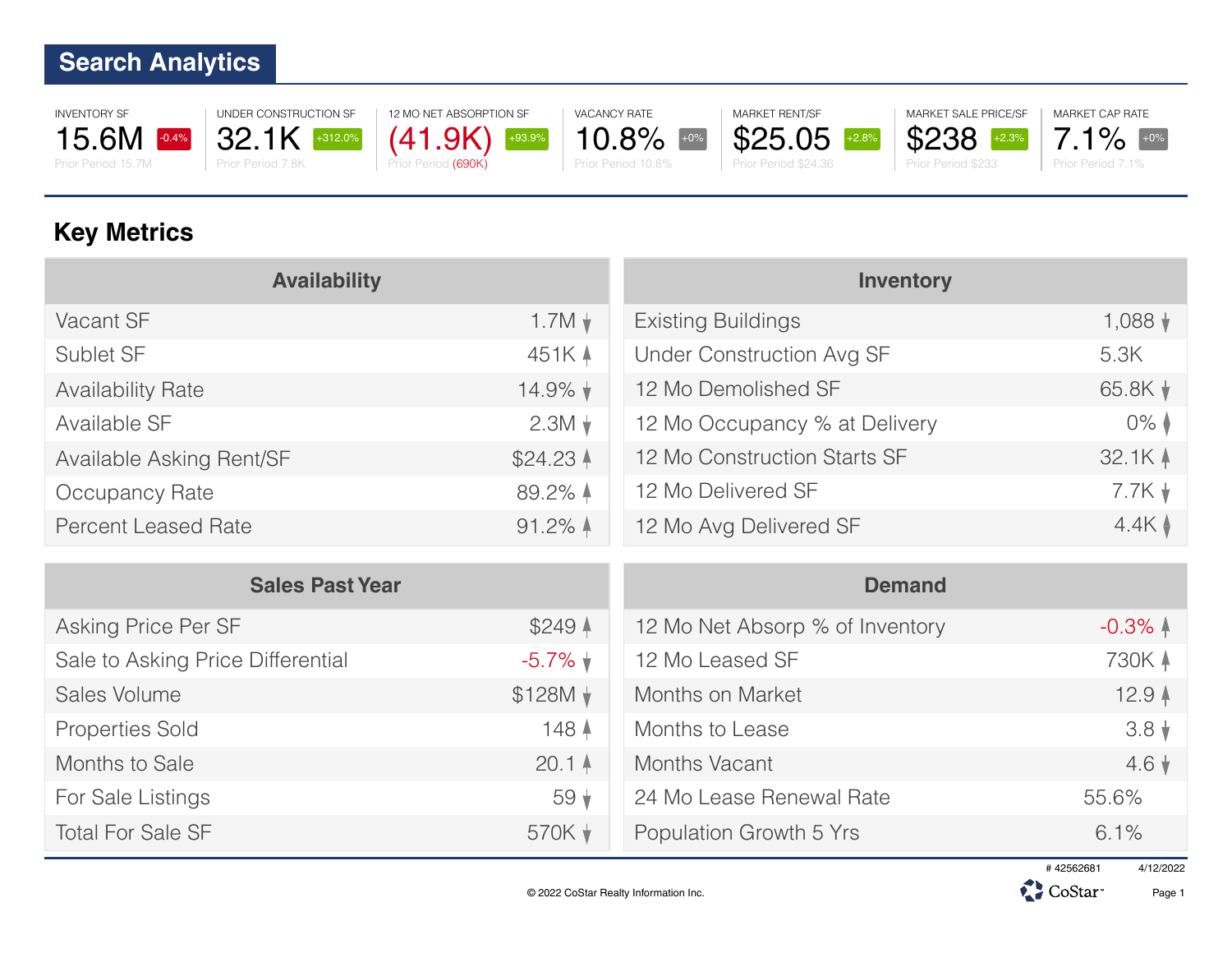**Key Performance Indicators**



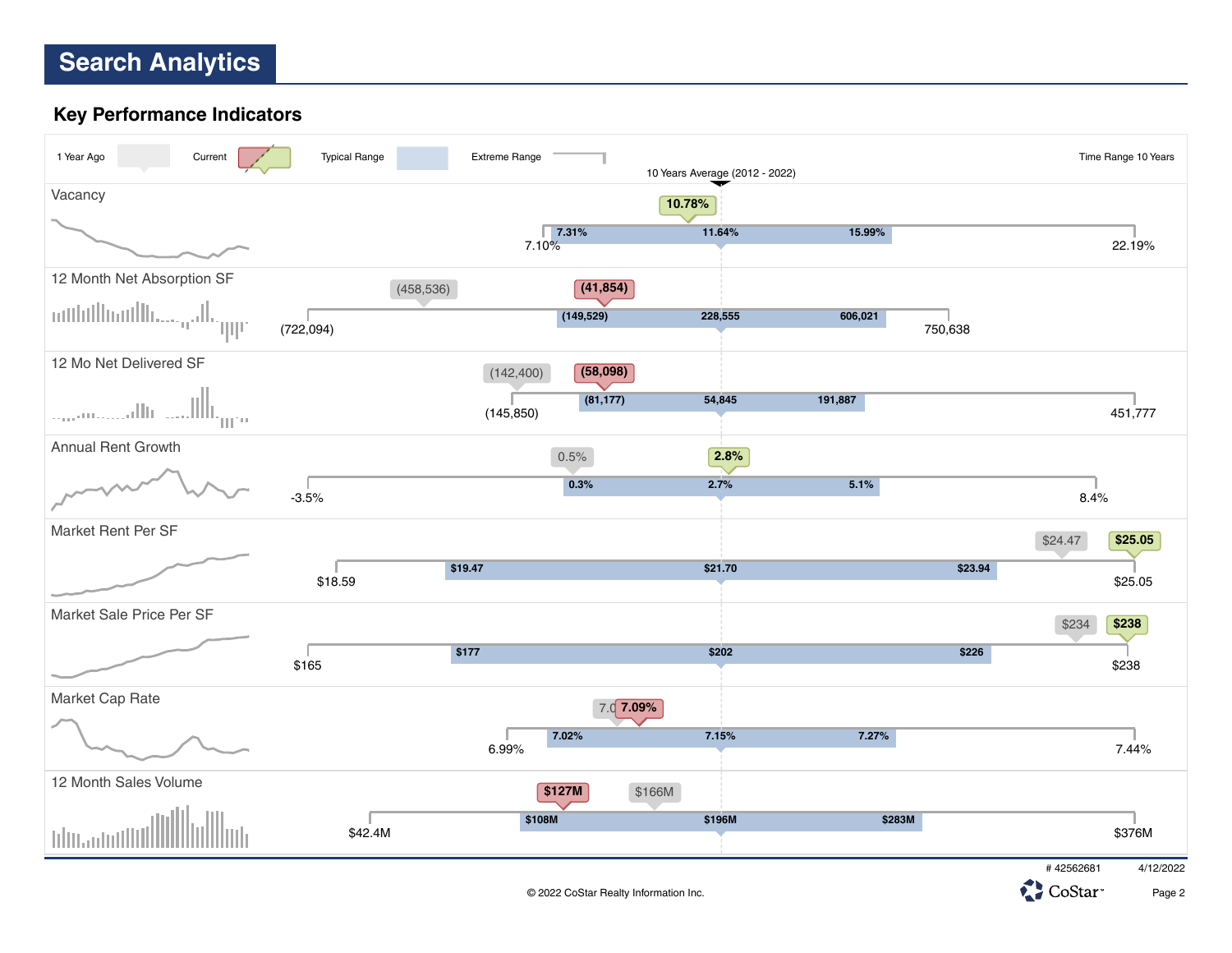



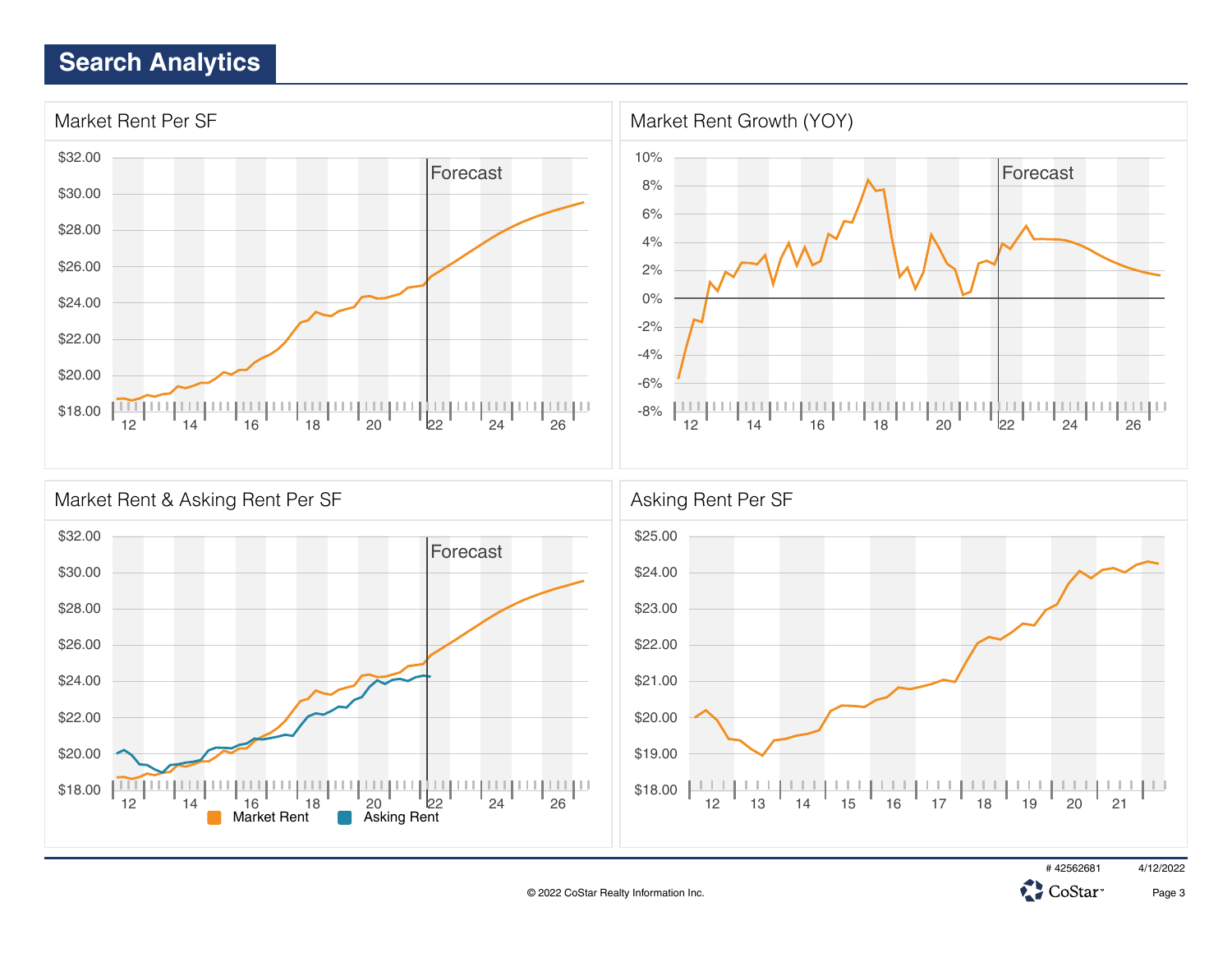



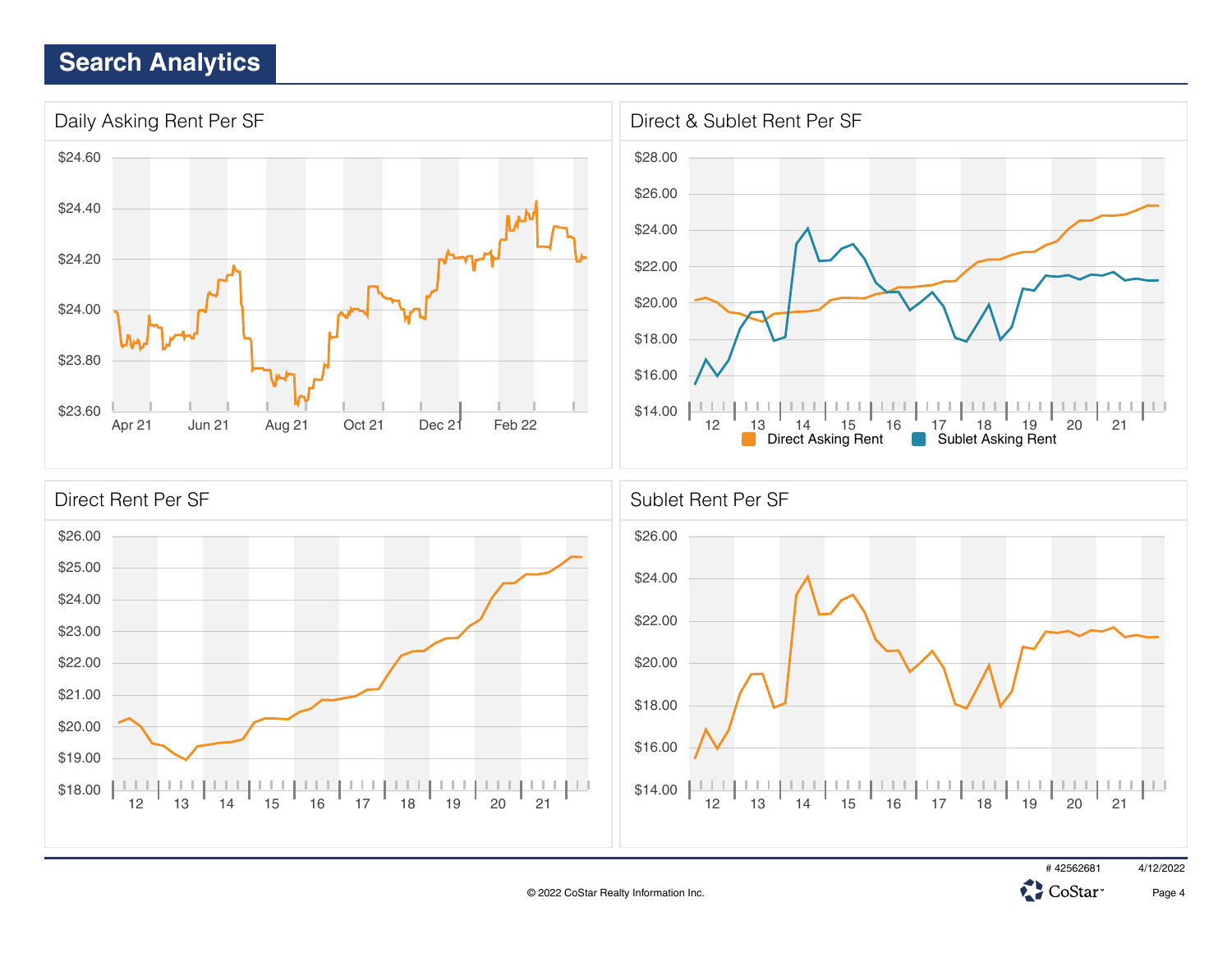

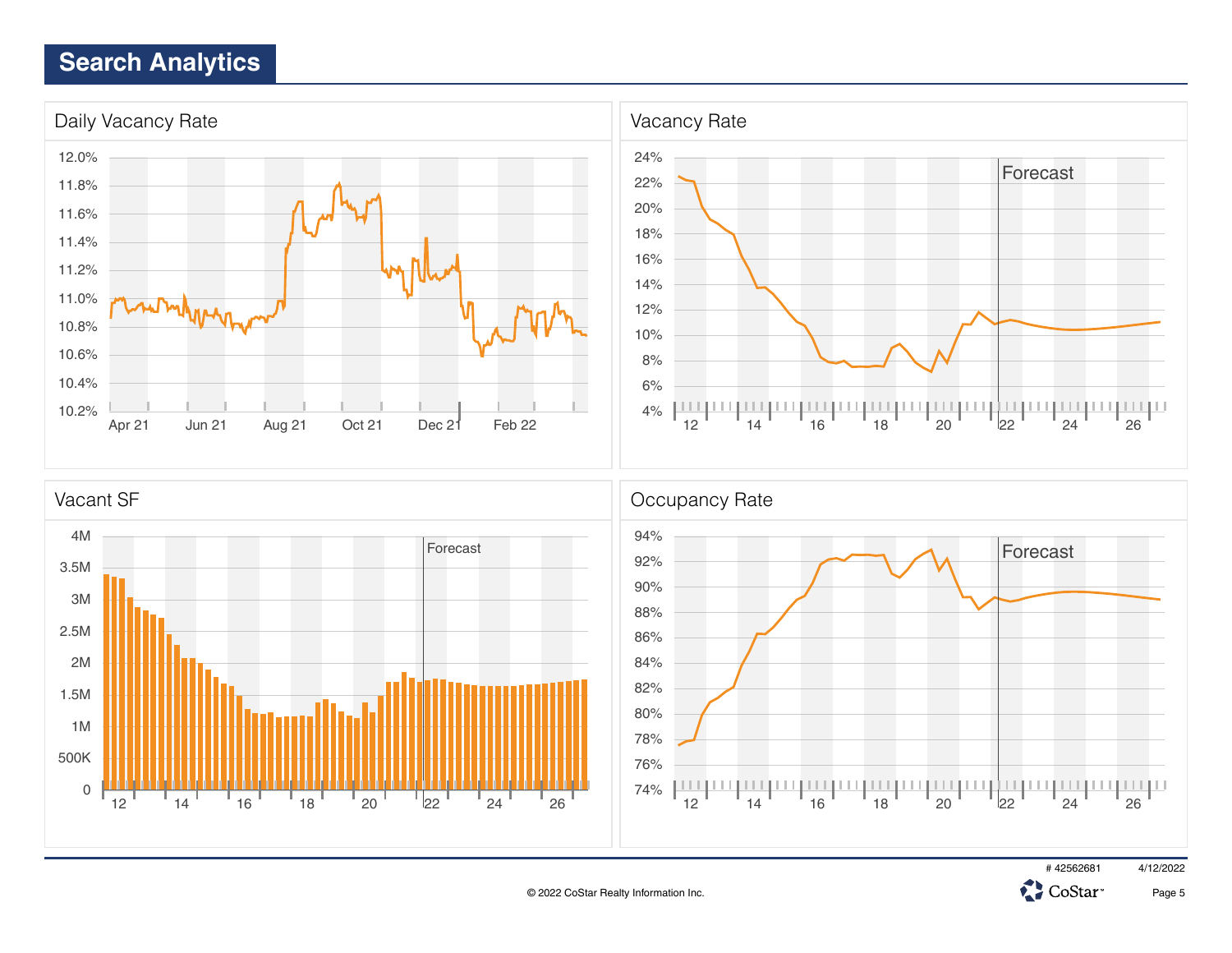





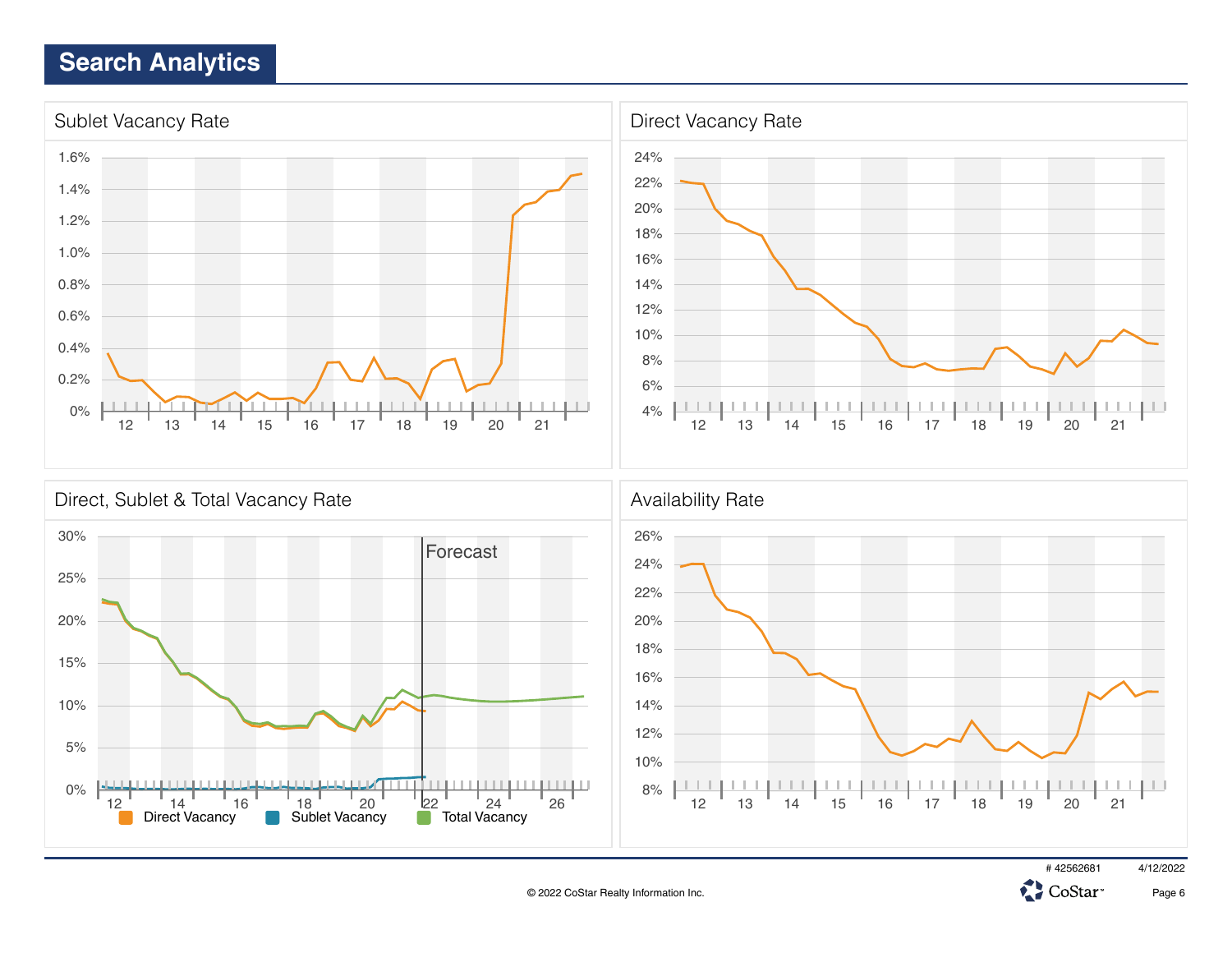



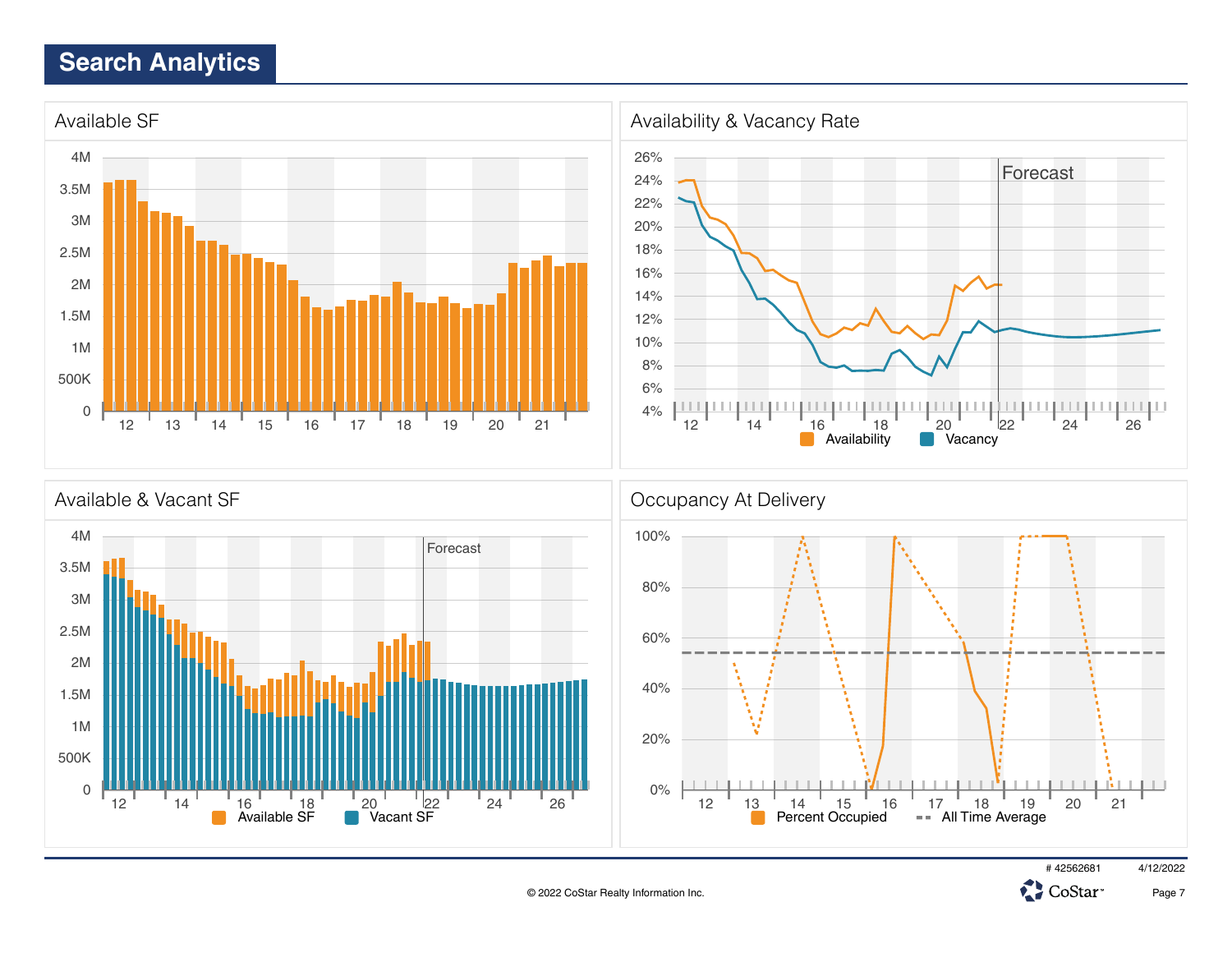

© 2022 CoStar Realty Information Inc.

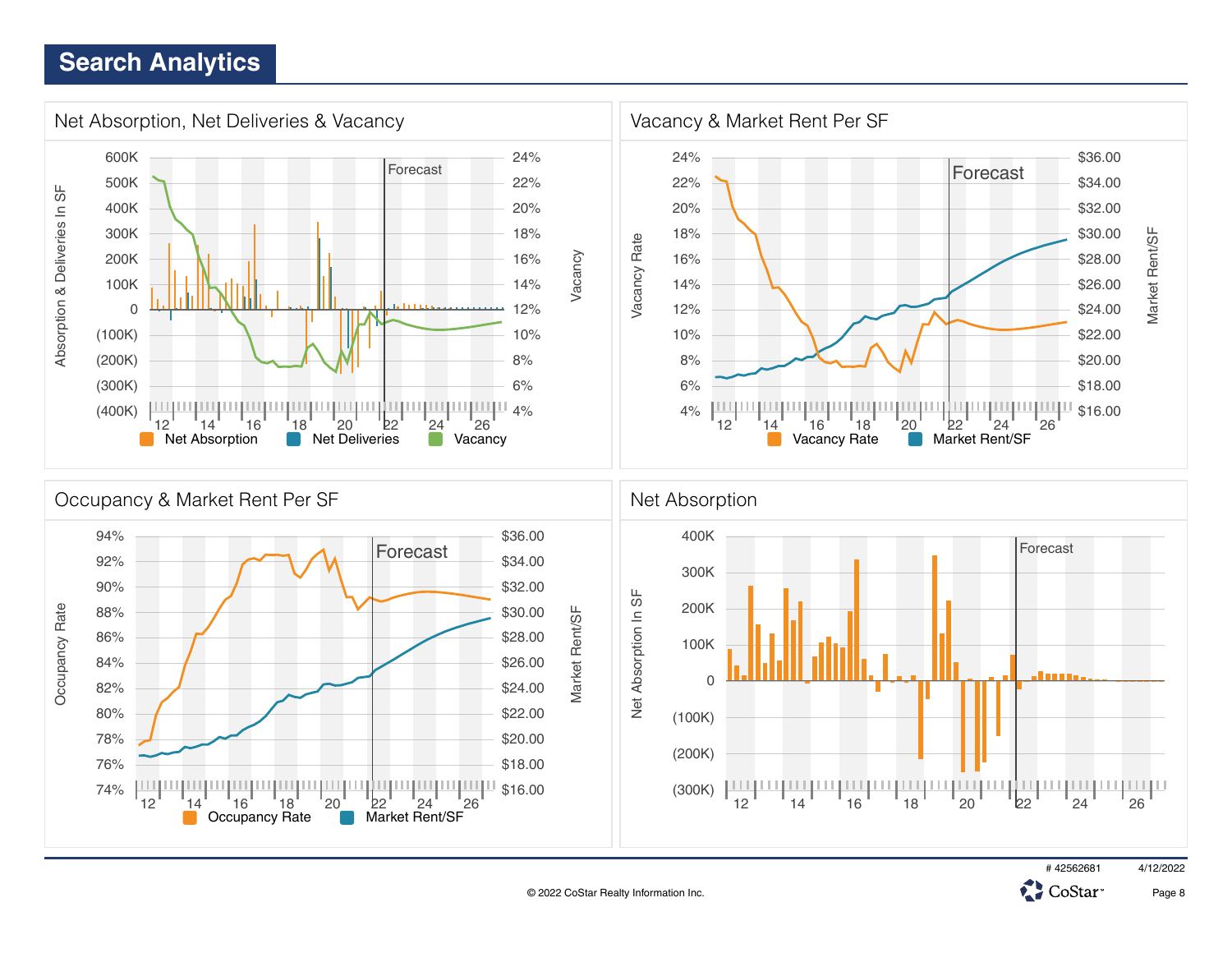

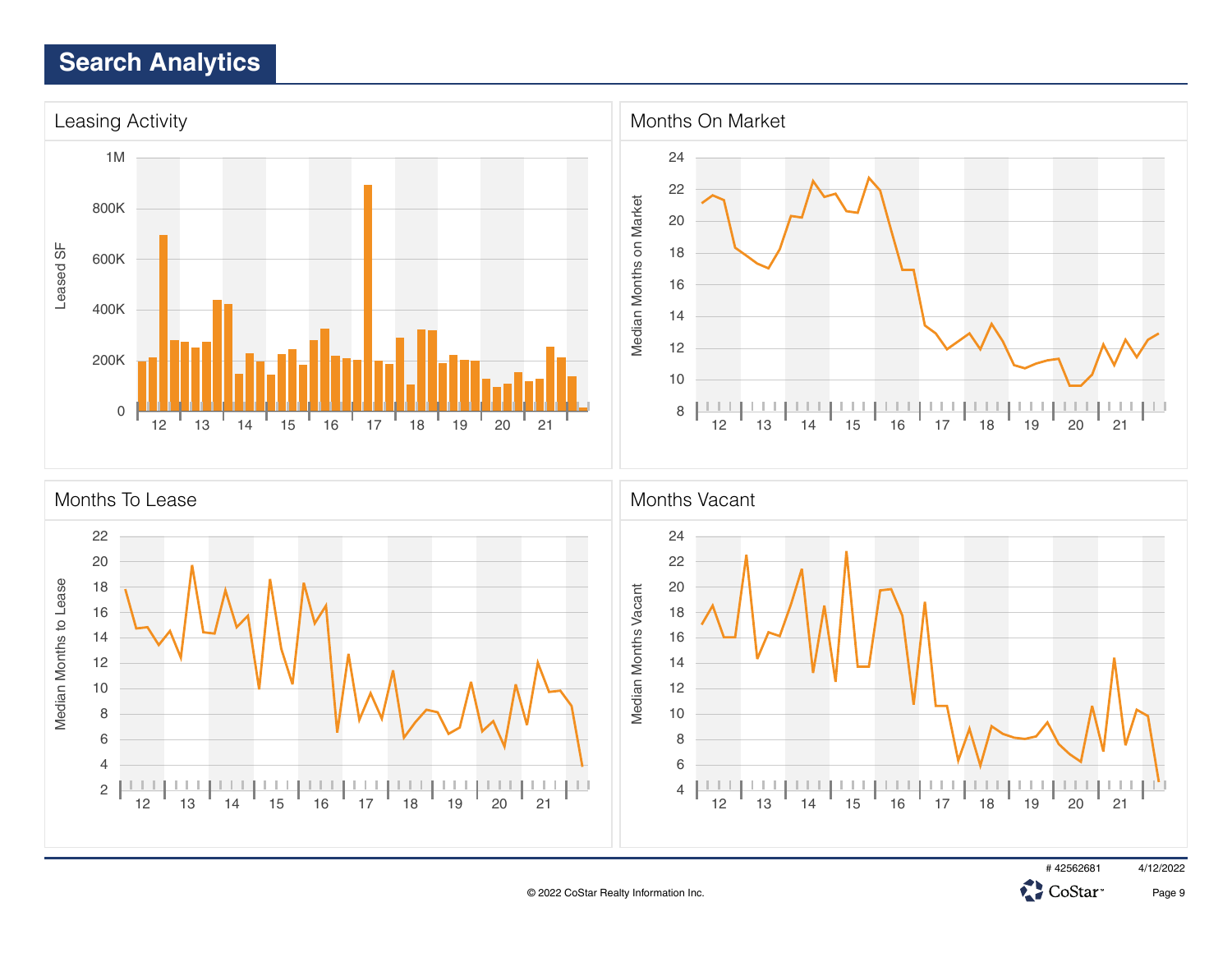







**CH**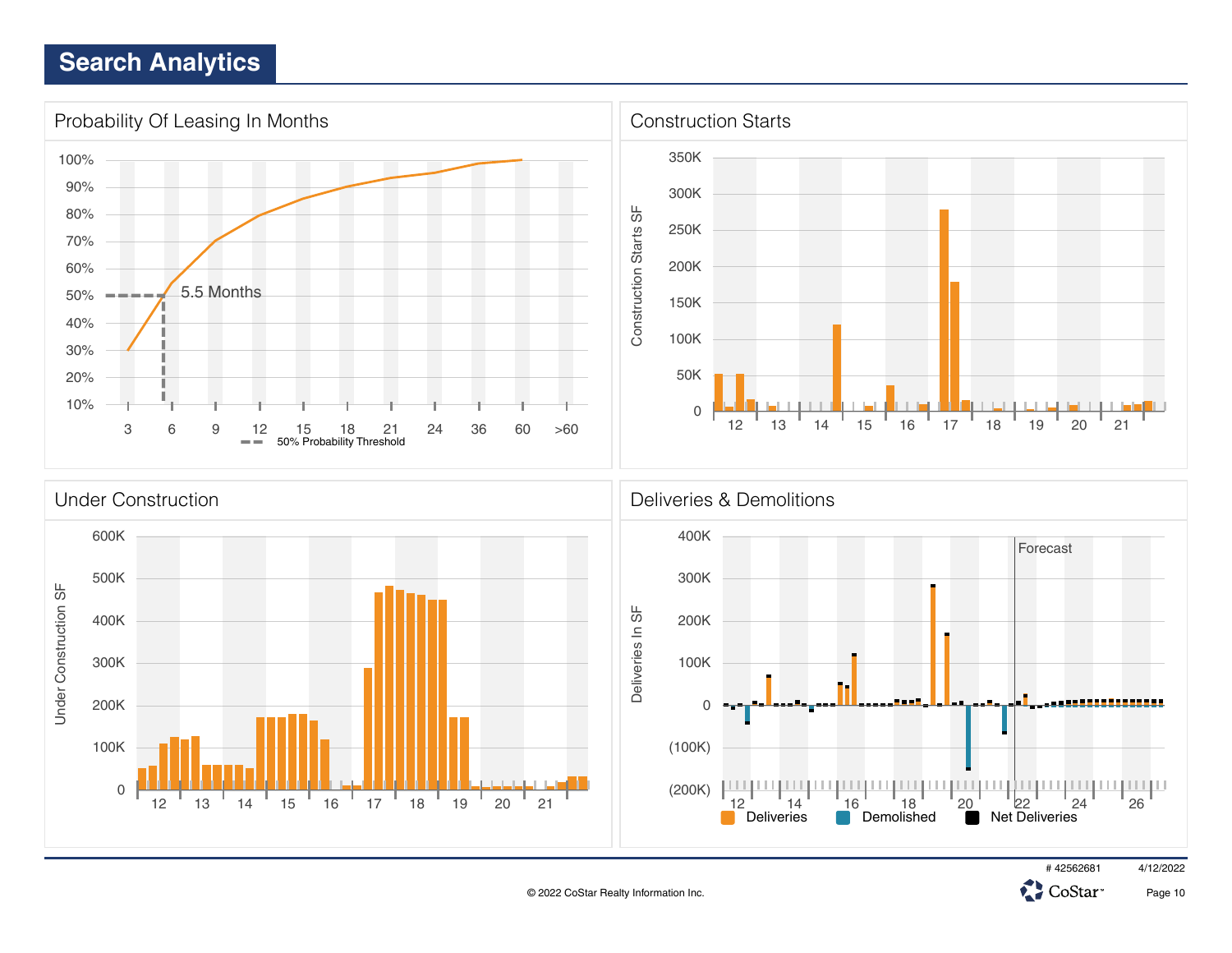



# 42562681 4/12/2022 **CH** 

CoStar<sup>®</sup>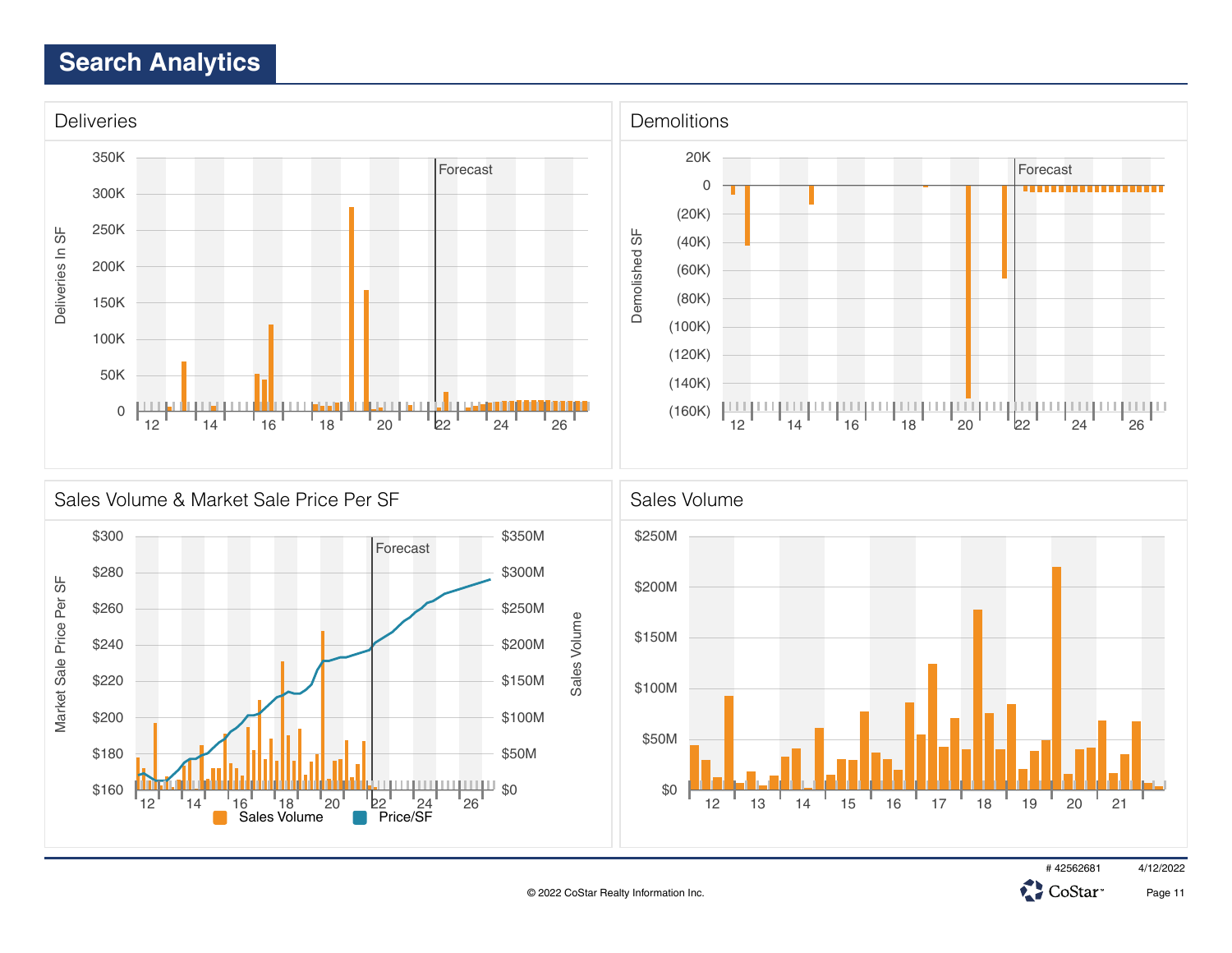



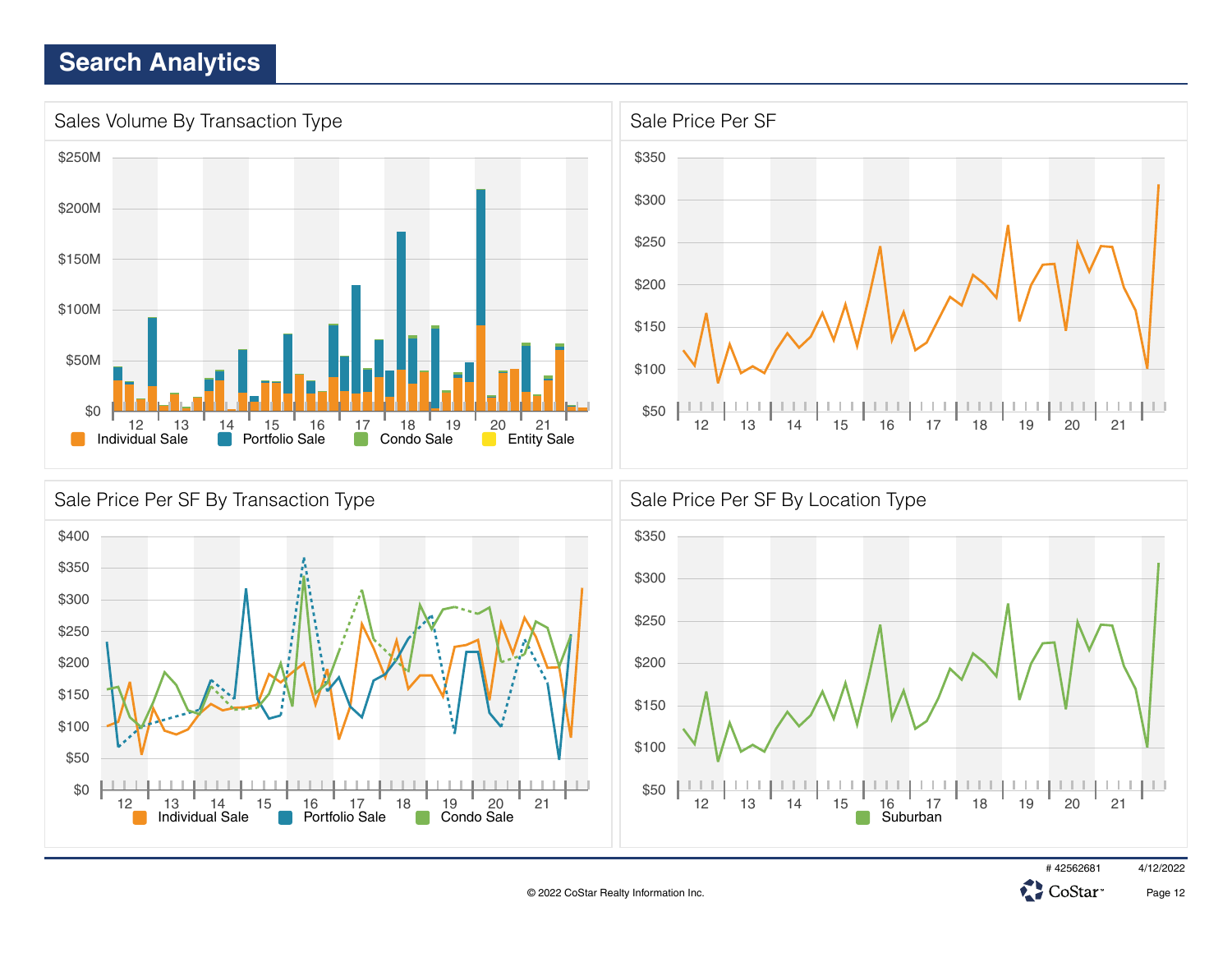



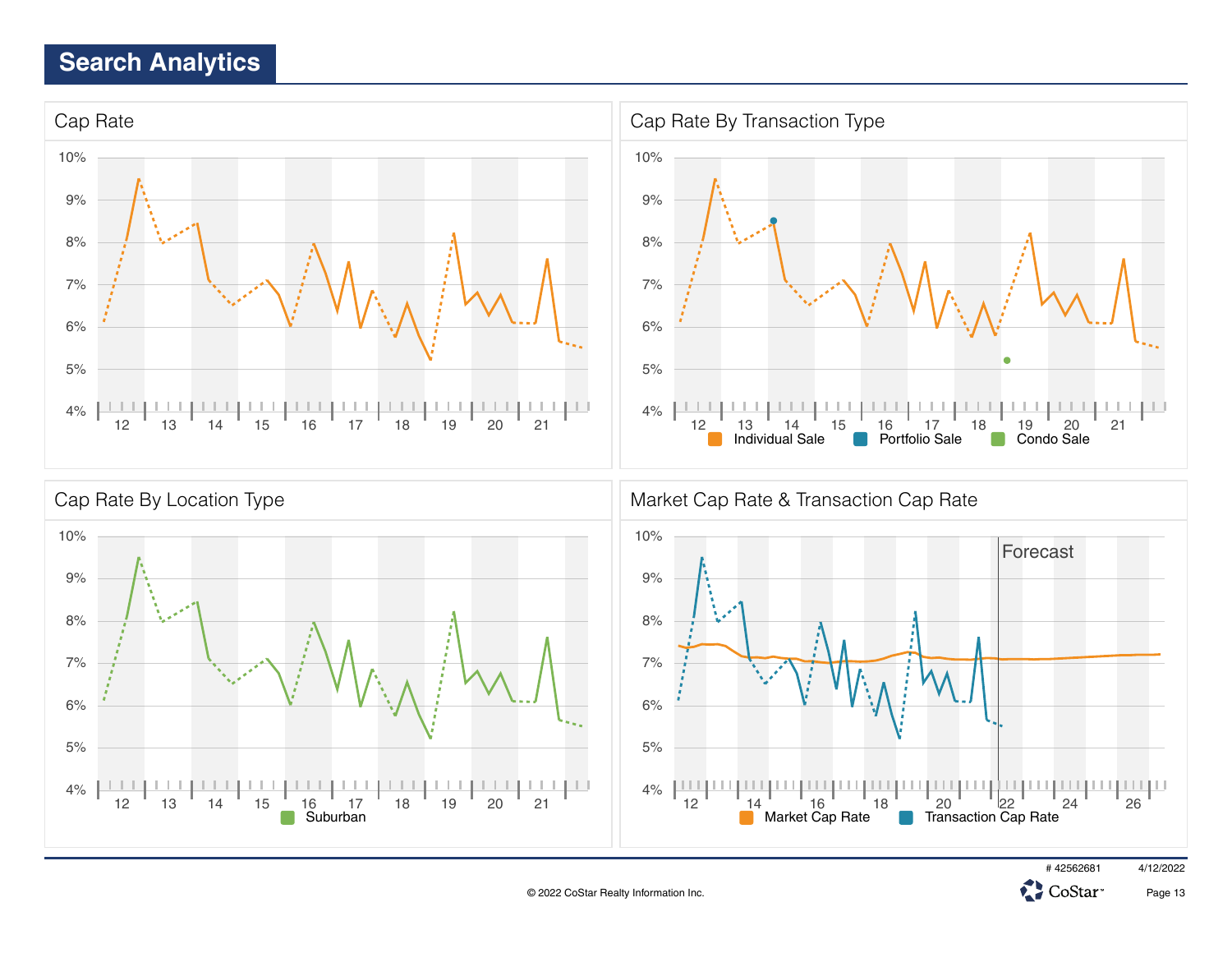



# 42562681 4/12/2022

CoStar<sup>®</sup>

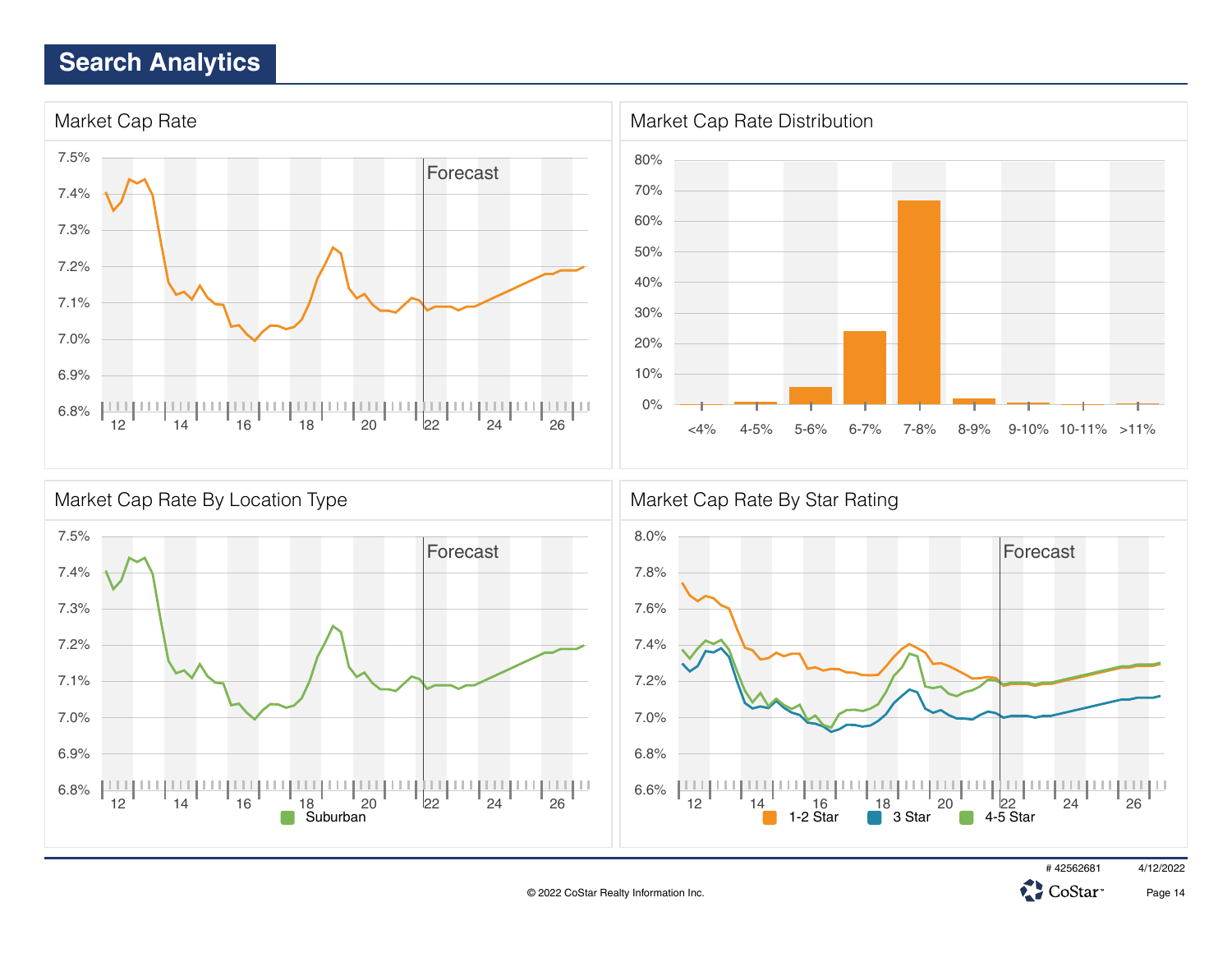

![](_page_15_Figure_2.jpeg)

![](_page_15_Figure_3.jpeg)

![](_page_15_Picture_5.jpeg)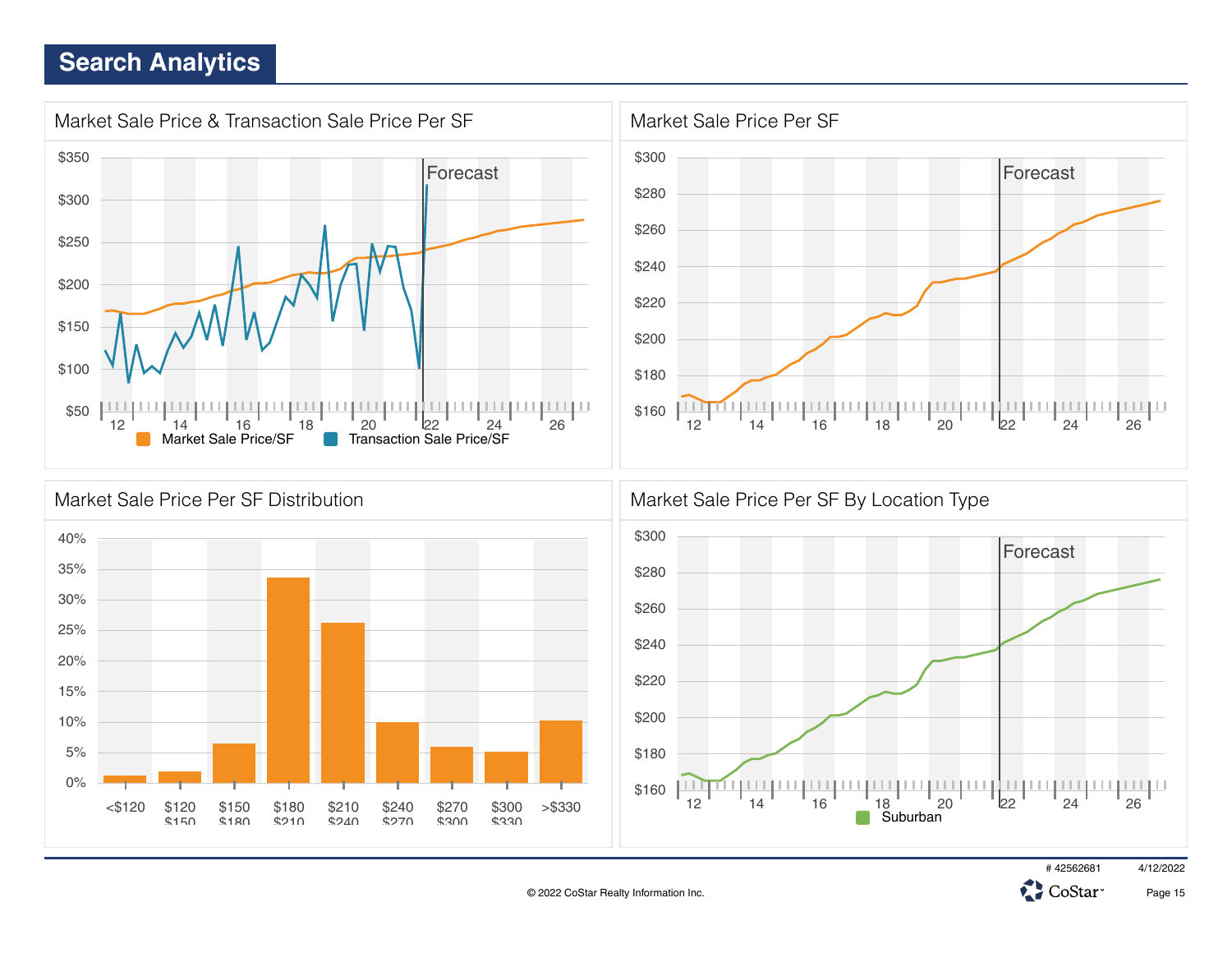![](_page_16_Figure_1.jpeg)

![](_page_16_Picture_3.jpeg)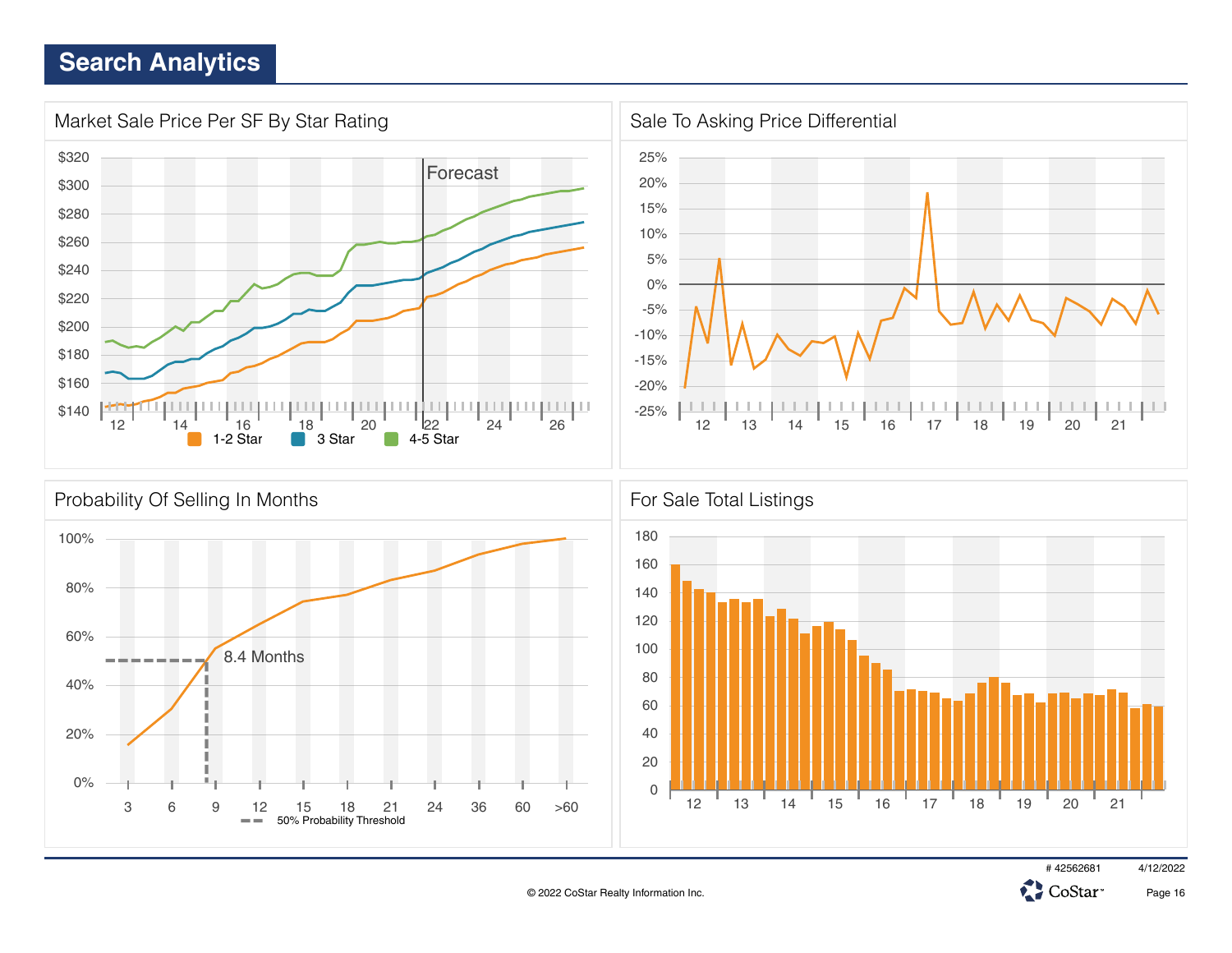![](_page_17_Figure_1.jpeg)

![](_page_17_Figure_2.jpeg)

![](_page_17_Figure_3.jpeg)

![](_page_17_Picture_5.jpeg)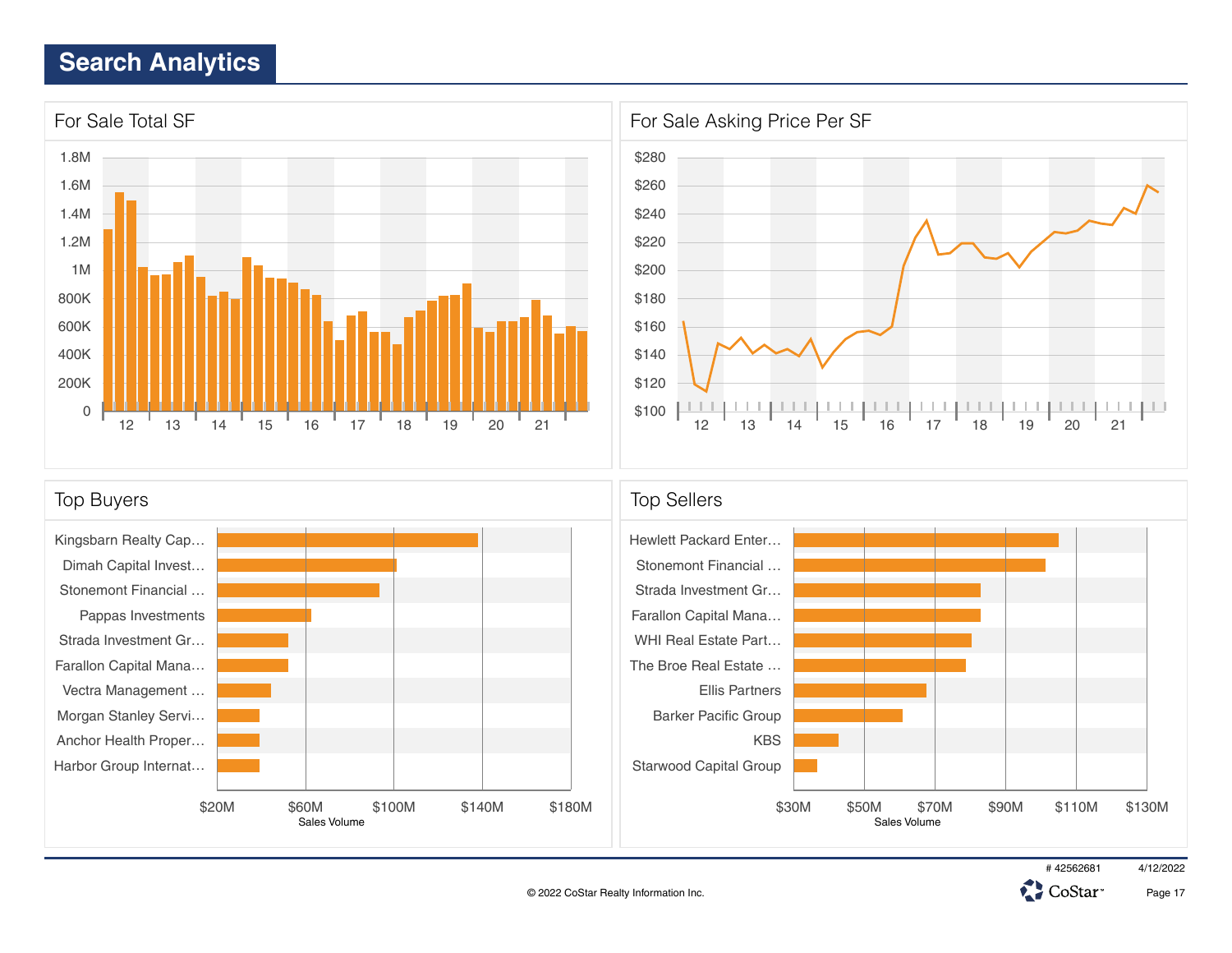![](_page_18_Figure_1.jpeg)

CoStar<sup>®</sup>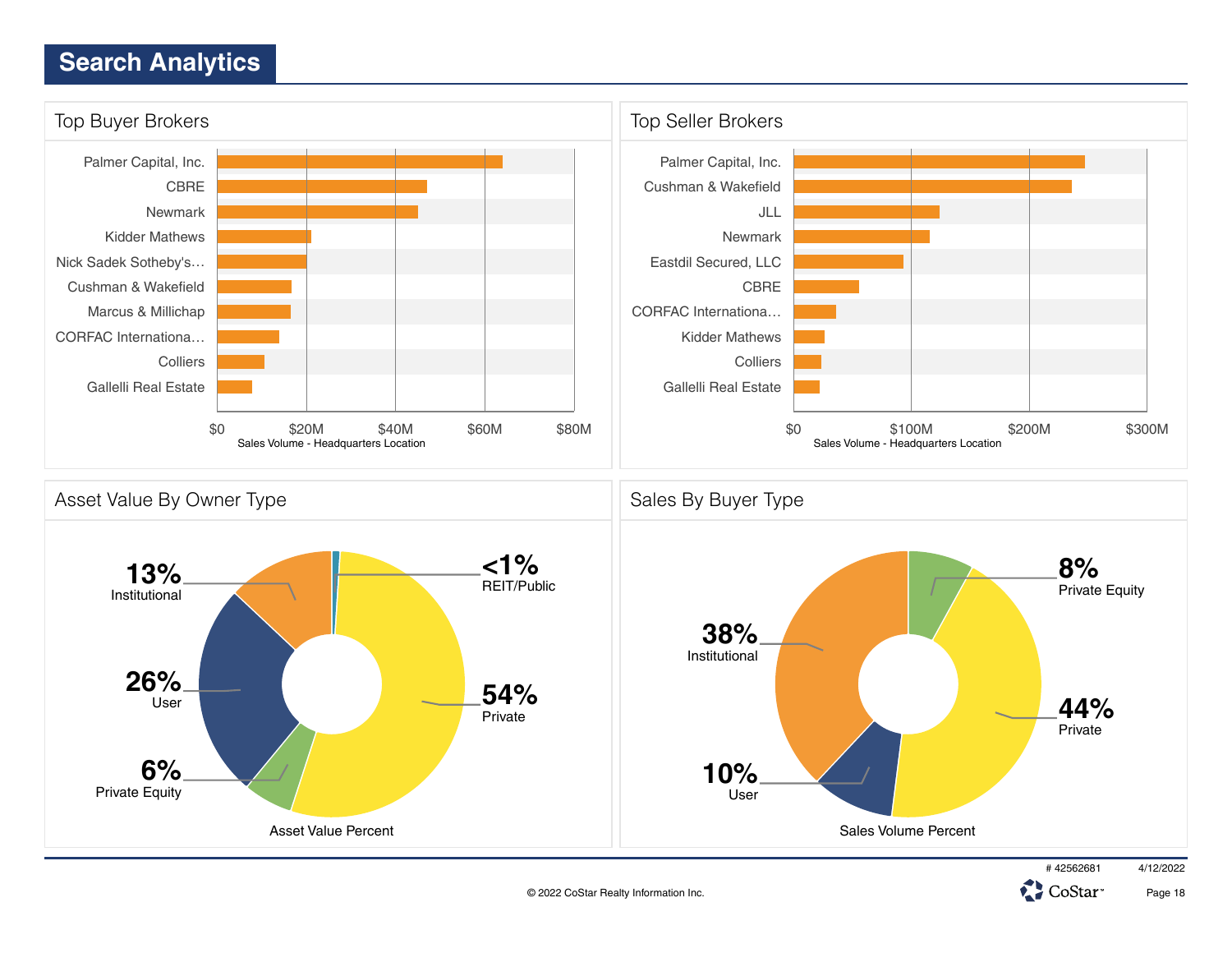![](_page_19_Figure_1.jpeg)

![](_page_19_Figure_2.jpeg)

![](_page_19_Figure_3.jpeg)

![](_page_19_Picture_5.jpeg)

© 2022 CoStar Realty Information Inc.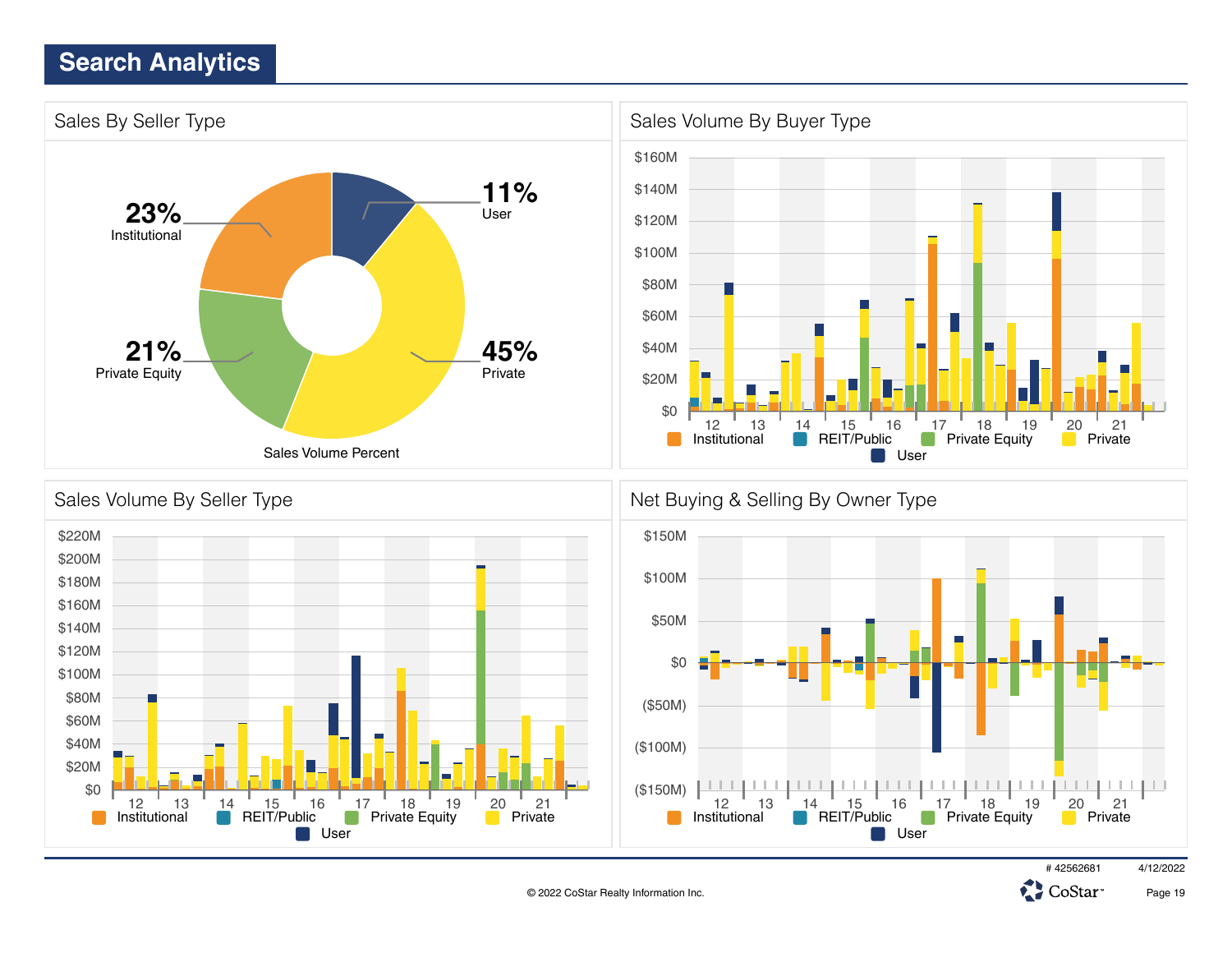![](_page_20_Figure_1.jpeg)

# 42562681 4/12/2022

![](_page_20_Picture_4.jpeg)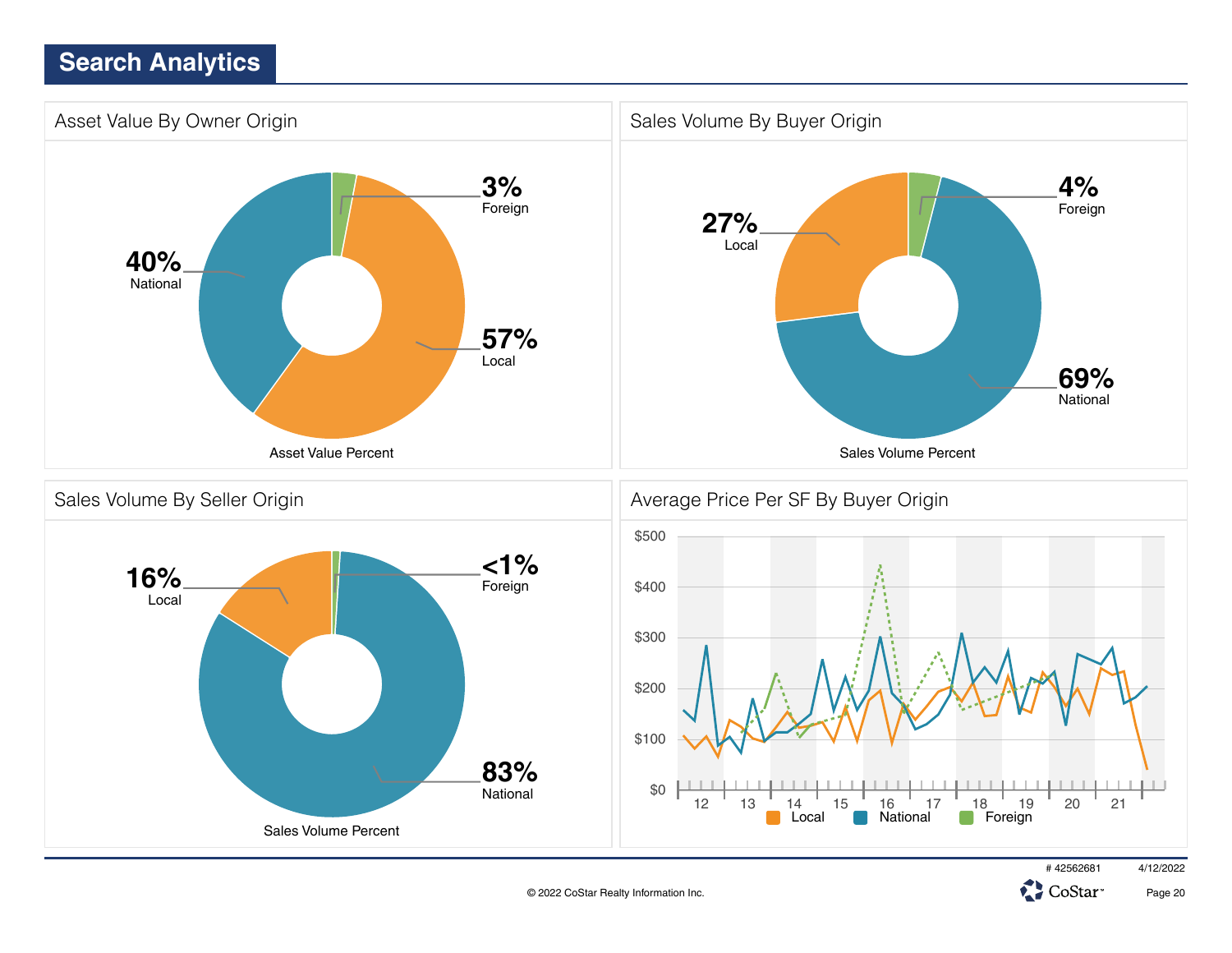![](_page_21_Figure_1.jpeg)

![](_page_21_Picture_2.jpeg)

![](_page_21_Picture_3.jpeg)